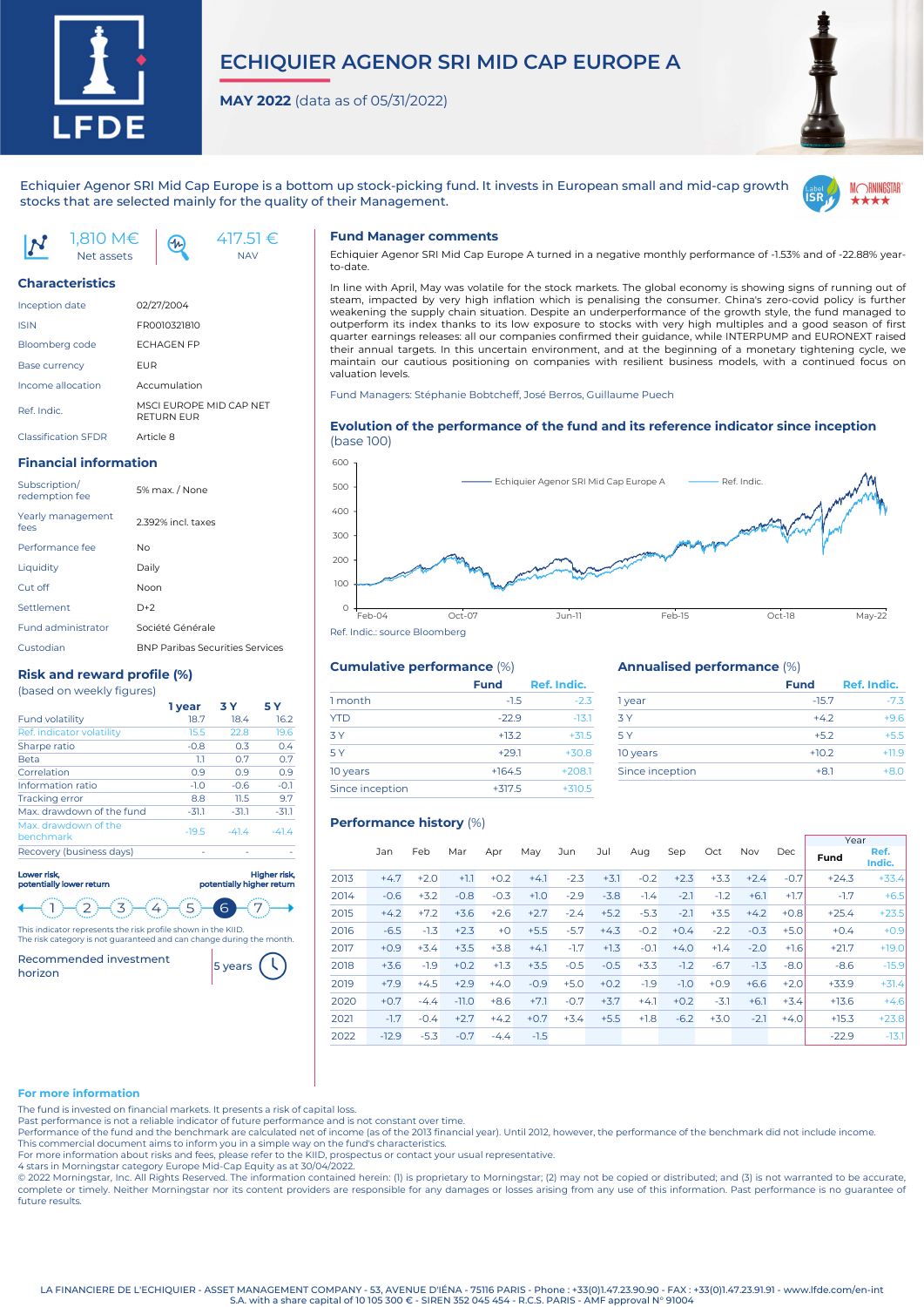# ECHIQUIER AGENOR SRI MID CAP EUROPE A **MAY 2022** (data as of 05/31/2022)

### **Fund Profile**

| 25 O  |
|-------|
| 1.5%  |
| 94.3% |
|       |

### Cash (% of the net assets) 6.4% Number of positions 37 Average market capitalization (M€) 7,763 Median market capitalization (M€) 5,111

#### Source: LFDE

#### **Geographic breakdown** (% of the net assets without cash)





**Top holdings**

Source: LFDE

# (% of the net assets without cash) 28.2%

42.5% 29.3% 1Bn - 5Bn 5Bn - 10Bn

#### **Performance analysis (monthly)**

**Capitalization breakdown (€)**

>10Bn

| Top 3 contributors                         |                 |                          |  |  |  |  |  |
|--------------------------------------------|-----------------|--------------------------|--|--|--|--|--|
| <b>Holdings</b>                            |                 | Performance Contribution |  |  |  |  |  |
| Euronext                                   | 79              | 0.3                      |  |  |  |  |  |
| Interpump                                  | 10 <sub>4</sub> | 03                       |  |  |  |  |  |
| <b>Biomerieux</b>                          | 78              | 03                       |  |  |  |  |  |
| Weight of the 3 contributors: <b>10.1%</b> |                 |                          |  |  |  |  |  |

| <b>Holdings</b>      | Country    | Sector                                     | % of the<br>net assets |
|----------------------|------------|--------------------------------------------|------------------------|
| Edenred              | <b>FRA</b> | IT.                                        | 5.0                    |
| <b>Neoen</b>         | <b>FRA</b> | <b>Utilities</b>                           | 4.9                    |
| Euronext             | <b>FRA</b> | Finance                                    | 4.2                    |
| Worldline            | <b>FRA</b> | ΙT                                         | 4.1                    |
| Sartorius Sted, Bio. | <b>FRA</b> | <b>Health Care</b>                         | 4.0                    |
| Moncler              | ITA.       | Cons. discr.                               | 3.9                    |
| Alten                | <b>FRA</b> | ΙT                                         | 3.7                    |
| <b>Biomerieux</b>    | <b>FRA</b> | <b>Health Care</b>                         | 3.5                    |
| Scout <sub>24</sub>  | <b>DEU</b> | Comm. Serv.                                | 3.5                    |
| Croda                | <b>GBR</b> | <b>Materials</b>                           | 3.2                    |
|                      |            | Total weight of the top 10 holdings: 40.0% |                        |

Source: LFDE

|                 | Flop 3 contributors                |                          |
|-----------------|------------------------------------|--------------------------|
| <b>Holdings</b> |                                    | Performance Contribution |
| Croda           | $-12.0$                            | $-0.4$                   |
| Spirax-Sarco    | $-14.3$                            | $-0.4$                   |
| Moncler         | $-9.8$                             | $-0.3$                   |
|                 | Weight of the 3 contributors: 9.5% |                          |
|                 |                                    | Source: LFDE             |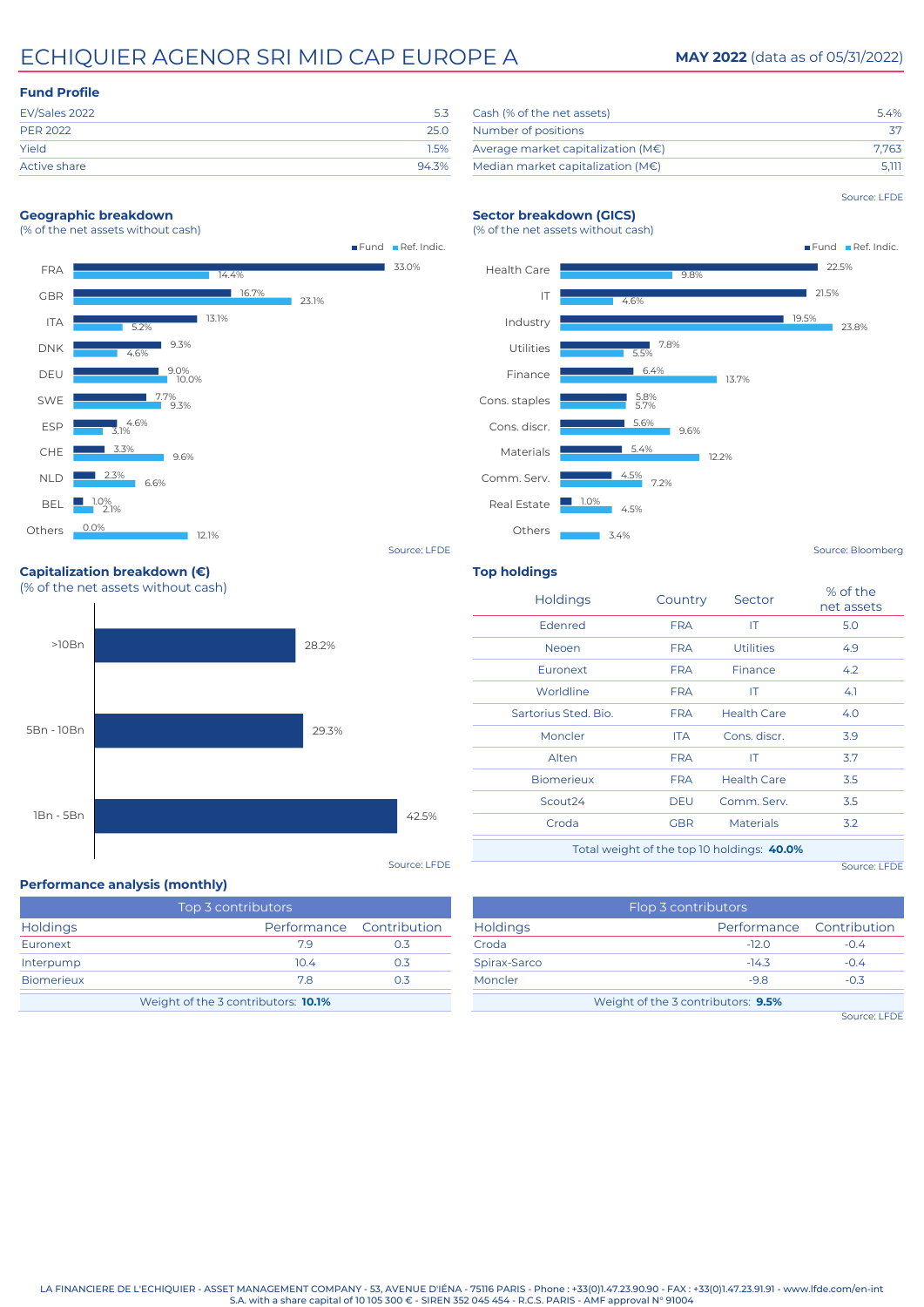## ESG Data (source La Financière de l'Echiquier et MSCI ESG Research)

| Selectivity rate <sup>(1)</sup>                                                                                                                     |        | 34.8%                                 |
|-----------------------------------------------------------------------------------------------------------------------------------------------------|--------|---------------------------------------|
| Minimum ESG score                                                                                                                                   |        | 5.5/10                                |
|                                                                                                                                                     | Fund   | Investment<br>universe <sup>(2)</sup> |
| Number of issuers covered by the ESG analysis                                                                                                       | 37     | 907                                   |
| % of positions covered by the ESG analysis                                                                                                          | 100%   | 82%                                   |
| Weighted Average ESG rating                                                                                                                         | 6.7/10 | 5.9/10                                |
| <sup>0</sup> Selectivity rate: percentage of the investment universe excluded due to ESG criteria<br><sup>(2)</sup> Ouarterly data as of 03/31/2022 |        |                                       |

#### **Top ESG ratings of the fund**

| Name                                  | Country        | <b>ESG</b><br>score | F   | S   | G   |  |  |  |
|---------------------------------------|----------------|---------------------|-----|-----|-----|--|--|--|
| <b>THULE</b>                          | Sweden         | 8.1                 | 8.9 | 73  | 8.1 |  |  |  |
| <b>WORLDLINE</b>                      | France         | 8.0                 | 8.2 | 7.8 | 8.0 |  |  |  |
| <b>SHURGARD</b>                       | <b>Belgium</b> | 8.0                 | 6.8 | 6.9 | 8.7 |  |  |  |
| <b>CRODA</b>                          | UK             | 7.8                 | 7.0 | 6.9 | 8.4 |  |  |  |
| DECHRA PHARMA                         | UK.            | 7.7                 | 72  | 59  | 8.3 |  |  |  |
| Waight of the 5 hest ESC score: 11 8% |                |                     |     |     |     |  |  |  |

Weight of the 5 best ESG score: **11.8%**

## **Average scores compared to the investment universe\***





\*Quarterly data as of 03/31/2022.

# ESG performance indicators\*\*



LA FINANCIERE DE L'ECHIQUIER - ASSET MANAGEMENT COMPANY - 53, AVENUE D'IÉNA - 75116 PARIS - Phone : +33(0)1.47.23.90.90 - FAX : +33(0)1.47.23.91.91 - www.lfde.com/en-int S.A. with a share capital of 10 105 300 € - SIREN 352 045 454 - R.C.S. PARIS - AMF approval N° 91004